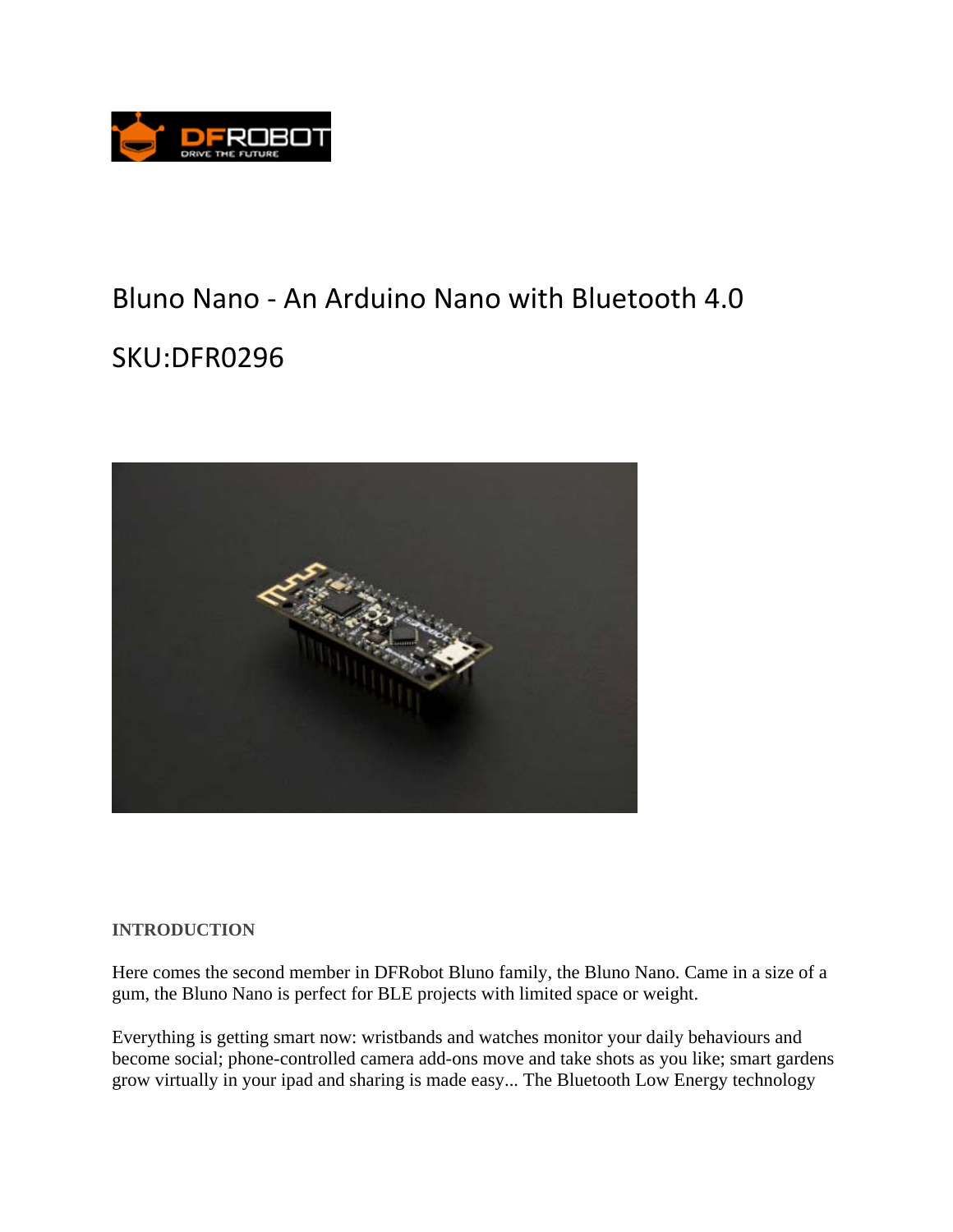has made it easy and achievable. It is exciting to see more and more smart gadgets poping out, but, isn't building own smart device and solving your own problems even cooler?

DFRobot's Bluno family is first of its kind in intergrating BT 4.0(BLE) module into Arduino Uno, making it an ideal prototyping platform for developers to go wireless. You will be able to develope your own smart bracelet , smart pedometer and more. Through the low- power Bluetooth 4.0 technology, real-time low energy communication can be made really easy.

Bluno Nano also integrates a TI CC2540 BT 4.0 chip with the Arduino UNO development board. It allows wireless programming via BLE, supports Bluetooth HID, supports AT command to config the BLE, and you can upgrade BLE firmware easily. Bluno is also compatible with all Arduino Uno pins which means any project made with Uno can directly go wireless! Whatsmore, we also developed the App for the Bluno (both Android and IOS), and they are completely opensource, so that you can modify and develope your own hardware-software platform.

Note: For expanding I/O ports, the Bluno Nano is compatible with all Arduino-Nano-compatible expansion shields. If you want to use Bluno Nano via other expansion shields, some extra wirings will be needed.



Version patch

v1.3 - Improve the design of antenna to support up to 50m BLE communication by two Bluno nano